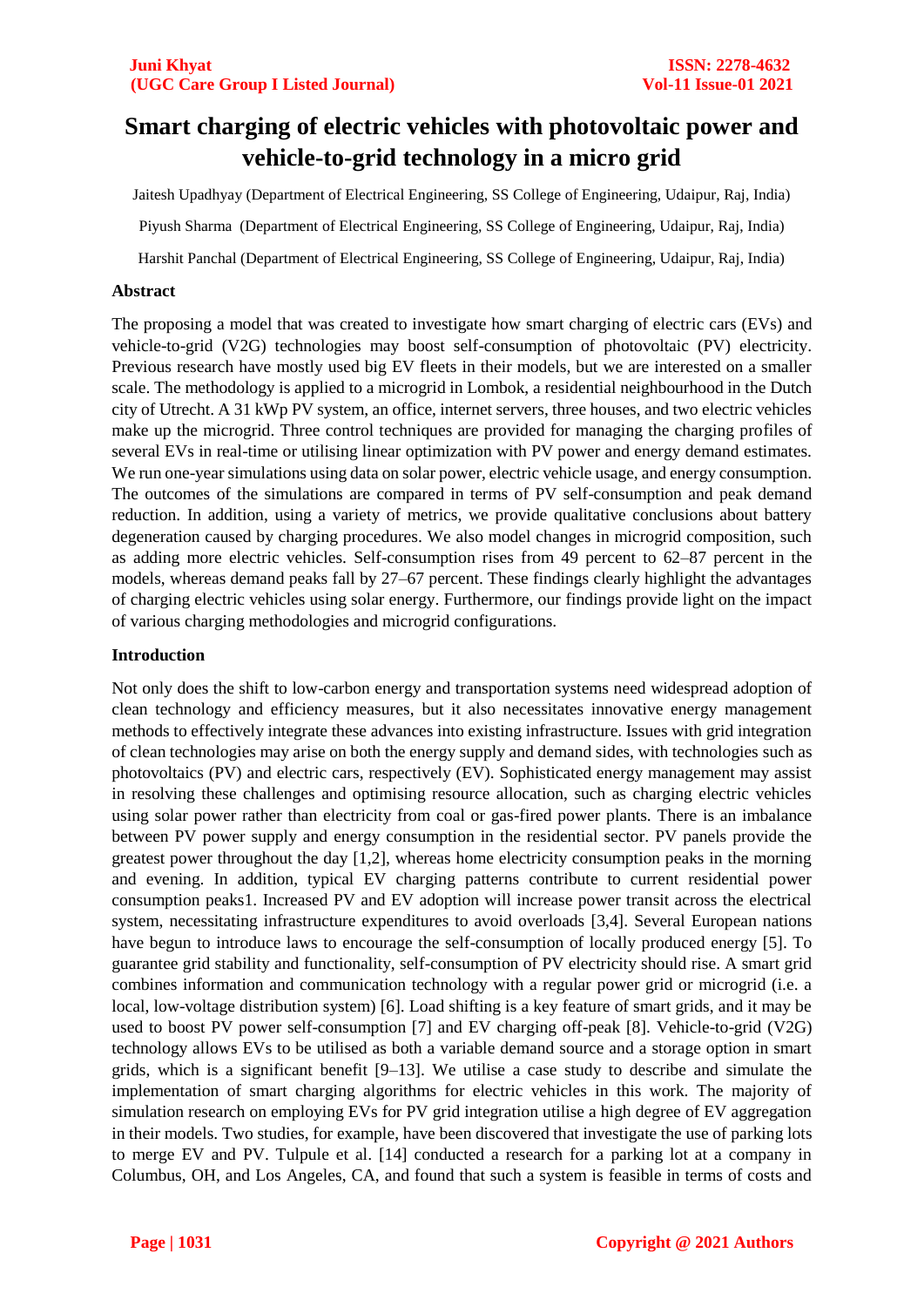#### **Juni Khyat ISSN: 2278-4632 (UGC Care Group I Listed Journal) Vol-11 Issue-01 2021**

CO2 emissions when compared to home charging. Birnie [15] utilised a simple technique to discover that solar power could provide most driving demands in the summer but not in the winter at a parking lot in New Jersey, NJ, USA. Other studies look at electric vehicle fleets at the local or regional level. For example, Zhang et al. [16] demonstrate that combining one million electric vehicles with one million heat pumps may minimise extra PV power by 3 TW h in the Kansai Area of Japan. Drude et al. [17] investigate PV and V2G techniques in Brazilian cities. They come to the conclusion that EVs can help to stabilise the grid, but that sufficient energy rules are required to prevent destabilisation caused by too many vehicles giving storage for V2G. Tuffner et al. [18] modelled a distribution system (IEEE 123-node) for meteorological conditions in Phoenix, Arizona, USA. They conclude that for EV and PV to have a substantial influence on the network, penetration rates must be high (>50%), but that the synergy of these technologies provides large advantages for this high penetration rates. EV batteries, according to Guille and Gross [19], are too tiny to have a substantial influence on the system on their own. However, large-scale V2G implementation confronts several socio-technical challenges [20]. Our research intends to demonstrate the advantages of utilising electric vehicles and smart grid technologies in a microgrid, since such a small-scale project is feasible in the near future. These creative pilot initiatives are critical for realising the transformation of socio-technical systems like the energy system because they enable small-scale testing with alternatives to the present system [21–23]. In addition, researching this project enables us to integrate precise real-world factual data on PV power supply, load demand, and EV use. This research adds to the current literature by examining alternatives to largescale deployment of electric vehicles (EVs) for PV grid integration. LomboXnet2, a firm that provides internet access to roughly 2500 individuals in Lombok, a neighbourhood in Utrecht, the Netherlands, is our case study. LomboXnet aspires to operate its operations on locally generated solar energy and now delivers PV electricity to three homes in the area. The firm has two battery electric vehicles (BEVs) that are utilised for car sharing. Car sharing is growing in popularity across the globe [24], including in the Netherlands3, and it has a lot of promise for reducing the environmental effect of personal transportation [25–27]. The EVs are routinely stationed at the charging station when utilised for vehicle sharing, making them appropriate for grid balancing. In contrast to other sorts of EV usage, like as commuting, this is a significant difference. LomboXnet is a good case study for examining the integration of clean technologies because to its mix of PV, EV, smart grid, and vehicle sharing. For LomboXnet, our study goal is to investigate the possibility for enhancing PV self-consumption with smart charging of EVs. Three alternative charging algorithms are simulated. The first method makes use of real-time data, the second makes use of real-time data and V2G, and the third is an optimisation technique that makes use of PV power supply and load demand projections as well as V2G.

# **Methodology**

The microgrid receives power from the PV systems. In all, 31 kWp has been built, with a solar energy production of roughly 25 MWh per year and a performance ratio (PR) of 74% as of 2013. The PR is a measure of a PV system's total losses and is defined as the ratio of the PV system's final energy output in kW h/kWp to a reference yield that solely considers solar irradiation [2]. The average PR in the Netherlands is 78 percent [28].

The partial shade of some solar panels throughout the day explains the LomboXnet PV system's belowaverage performance. The PV power output is measured directly at the solar inverter and is accessible with a one-hour resolution.

LomboXnet measures the load requirement of the office and internet servers on an hourly basis. In 2012, the annual demand was 27 MWh. The bulk of this demand (19 MW h) comes from internet servers, which require roughly 2.2 kW on a continuous basis.

We use an estimate for the demand since there are no measurements available for the homes. Claessen [29] offered a data collection with 400 distinct home profiles, which was used to predict demand profiles. The data collection is based on observations from Liander, the Netherlands' biggest utility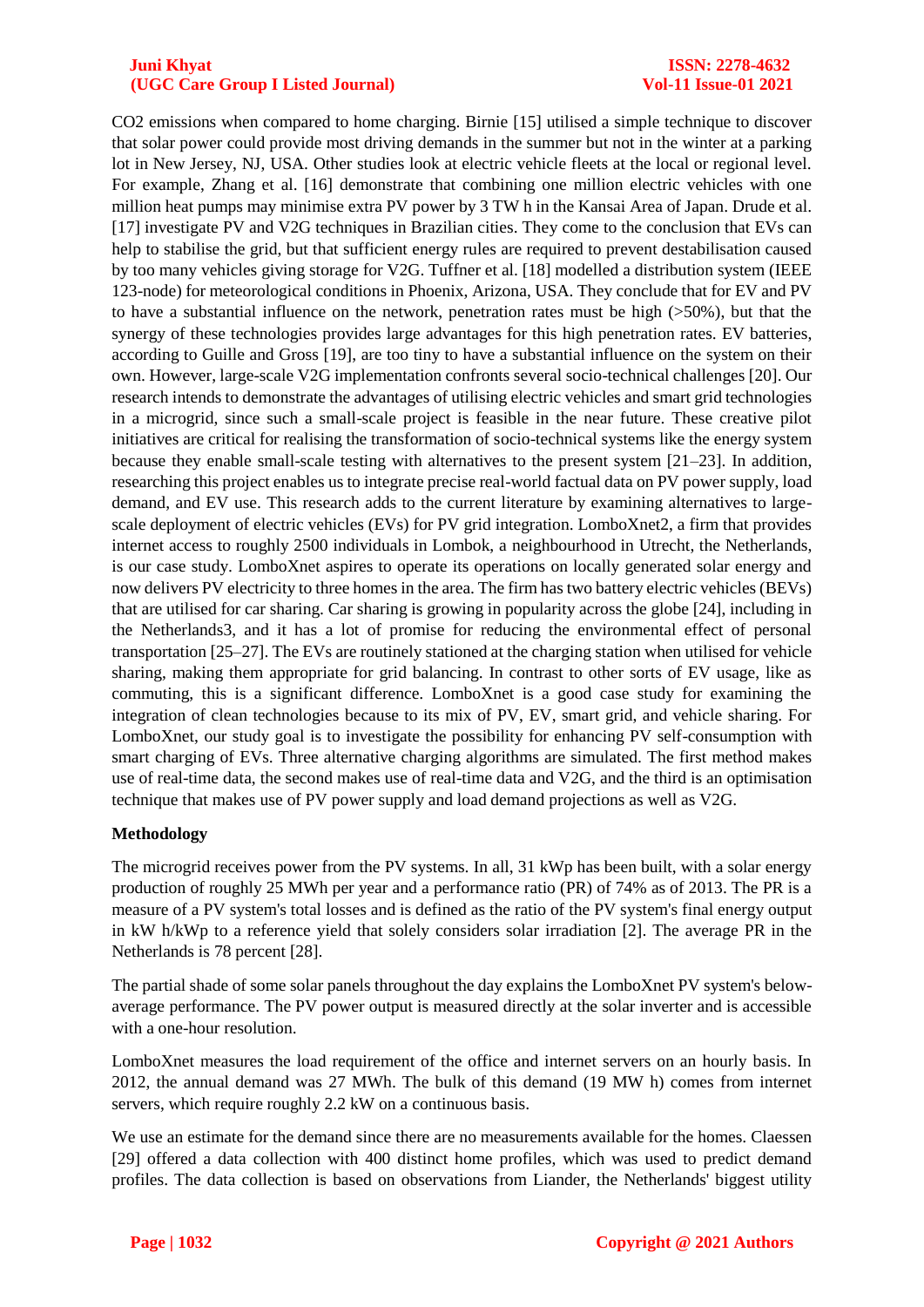### **Juni Khyat ISSN: 2278-4632 (UGC Care Group I Listed Journal) Vol-11 Issue-01 2021**

provider. We chose 153 families with an annual average power use of less than 30 percent of 3680 kW h, which is indicative of the dwellings in the microgrid. This figure is greater than the 3480 kW h annual average in the Netherlands [30].

A 24-hour load profile is shown in Fig. 2. The peaks at various periods generated by the various loads are plainly seen in the graph.



Figure: 1 block diagram

LomboXnet examines a number of microgrid expansions, which we also model. Extra solar panels (3 kWp), two additional houses, and three additional electric vehicles are all possible additions in the near future. The additional EVs are all Nissan Leafs, with one being utilised in the same way as the other Nissan Leaf and two being used for commuting. The latter EVs go every daily between 8:00 and 19:00, covering a distance of 60–90 kilometres in 6–10 hours.

We also perform simulations for various microgrid composition adjustments. We change the EV model, the typical home power use, and the amount of trips the EVs take every week. We show our three simulated control techniques in this section. One is based on linear programming, while the other two are based on real-time (RT) with and without the V2G option (LP). All algorithms are based on a centralised approach: the energy management system, not the individual EVs, determines EV charging patterns. These three charging schemes are used to compare the performance of the system using RT vs planned tactics, as well as the impact of employing V2G. The algorithms determine the charging patterns of electric vehicles, which are used as a flexible demand source and, in the case of V2G, as a power storage device. The purpose of implementing such a system for LomboXnet is to boost PV power consumption inside the microgrid. Other elements that could be of relevance in addition to PV selfconsumption, such as energy price and power quality, are not included in our algorithms. The algorithms, on the other hand, are simple to develop and appropriate for our purpose: illustrating the possible function of electric vehicles in this microgrid.

Unless there is more demand than PV power to complete a trip, the EVs exclusively utilise PV electricity to charge the batteries using our first RT algorithm, RT Control. V2G is not accessible in this algorithm.

V2G technology has both technical and societal hurdles [20], thus it's worth looking at techniques that don't rely on it. The V2G option is offered in our second RT algorithm, RT Control + V2G. When there isn't enough PV power for the uncontrolled demand, the EV charges with solar power as much as possible and discharges energy.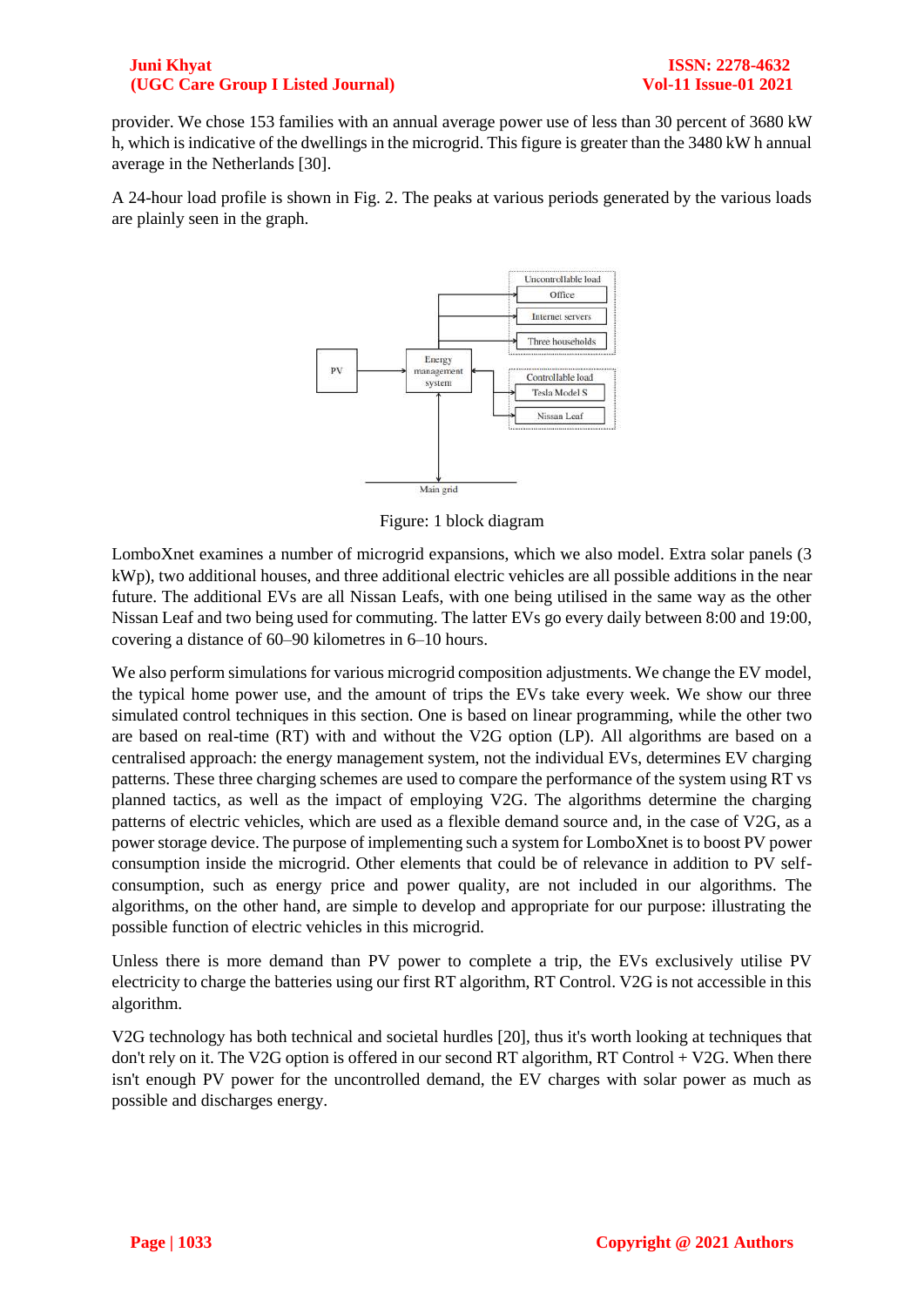#### **Results and discussion**

For each time step t, the RT algorithms utilise the difference between PV power supply and load demand. The charging pattern is then determined, taking into consideration the EV's energy content. If there is more PV power than energy demand, the EV begins charging using the surplus PV power until the battery is fully charged or there is no more excess PV power available. When there isn't enough PV electricity to make a journey, the EV draws energy from the grid. If PV electricity is inadequate to meet load demand, energy may be taken from the electric vehicle.



Number of cycles, operating temperature, charge and discharge rates, depth of discharge (DOD), state of charge (SOC), and total energy extracted are all factors that affect battery longevity [36]. Cyclelifetime is a term used to describe how long a battery lasts. Manufacturers often offer cycle-lifetime statistics as a function of DOD for a battery depleted from a 100% SOC. Because the charging pattern of the EVs in the simulations comprises for the most part of many, smaller cycles that do not start at a SOC of 100 percent, this data is unsuitable for our needs. To evaluate the influence of V2G on battery longevity, many models have been developed [36–38]. There are also various EV battery deterioration models that take into consideration shorter battery cycles [39–42].

However, since the main output of our model is the charging pattern of the EVs, using these models to our simulations would need making several assumptions about aspects such as operating temperature and voltage. The presentation of a comprehensive battery model is beyond the scope of this work. However, three indications are used to show the influence of the control algorithms on battery lifetime: energy throughput, rate of charge and discharge, and state of charge. Because the output of our simulations only include information on the charging patterns while the EVs are at the charging station, we ignore battery deterioration owing to the EVs' driving cycles.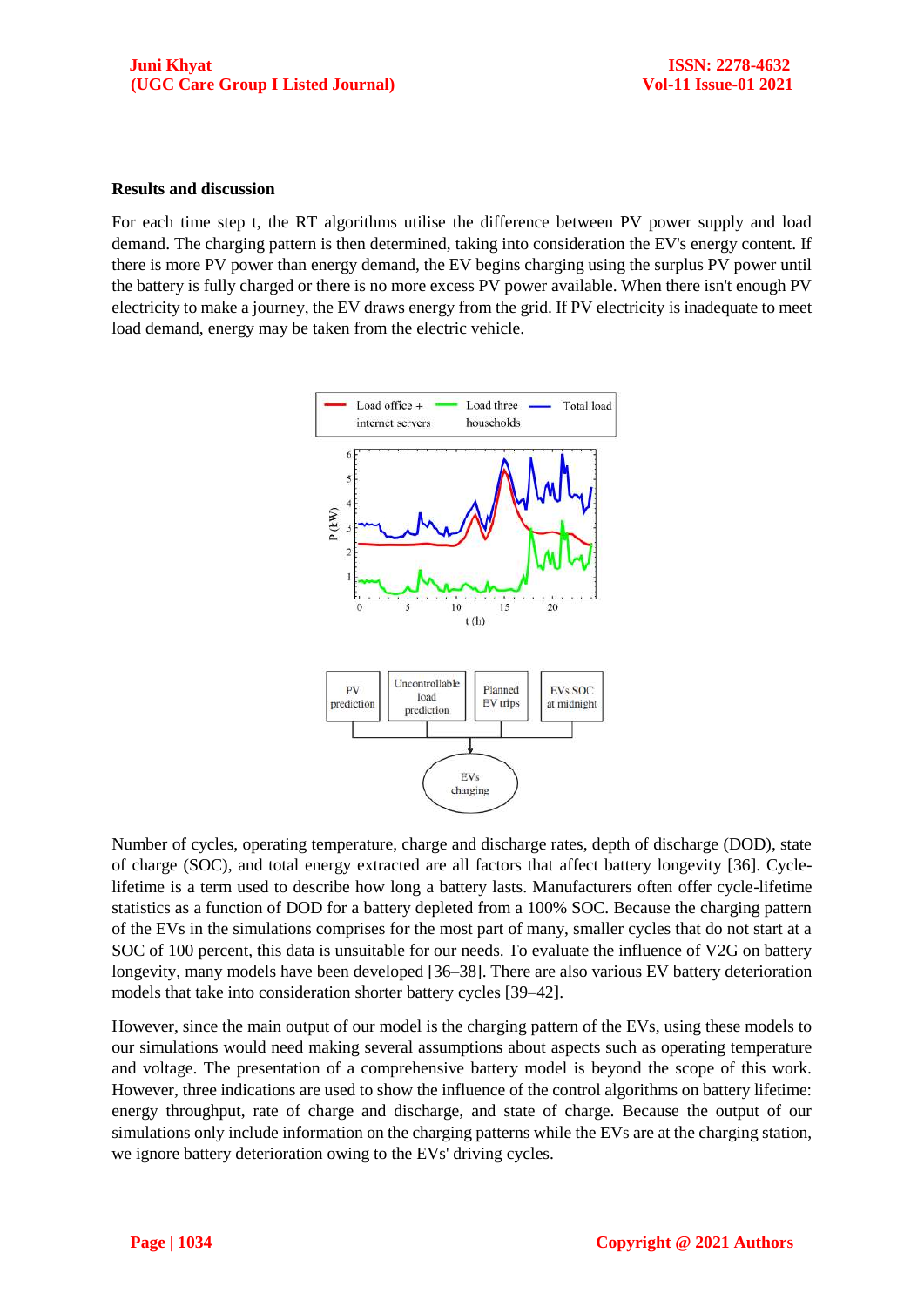

#### **Conclusion**

We offer a model designed to investigate the rise in PV self-consumption by smart charging EVs utilising smart grid technologies in this research. This model is used to the LomboXnet microgrid as a case study. Three EV charging control algorithms are proposed, and their effects on self-consumption and peak reduction are simulated. The simulation findings show that electric vehicles can make a major contribution to a well-balanced demand and supply.

Self-consumption is raised from 49% to 62% to 87 percent, energy transmitted to the grid is lowered from 12.4 MW h (26 percent of total energy demand) to between 9.1 (19%) and 3.4 (7%) MW h, and relative peak reduction scores vary from 0.27 to 0.67. Even when errors in forecasts are taken into consideration, our LP algorithm not only outperforms RT Control + V2G in terms of self-consumption, but it also halves the highest peak in demand when compared to real-time algorithms.

Because no more energy is charged than is required for EV journeys, and the charging rate and average SOC are lower than in the No Control reference case, the RT control algorithm has the least influence on battery lifespan. The usage of V2G significantly increases power consumption and has a major influence on battery life. The advantages of V2G must be evaluated against this difficulty. Because it has the lowest charging rates of the two V2G algorithms, LP will have the least influence on battery longevity. We hope to objectively assess the effect of V2G on battery longevity in future study at LomboXnet.

#### **References**